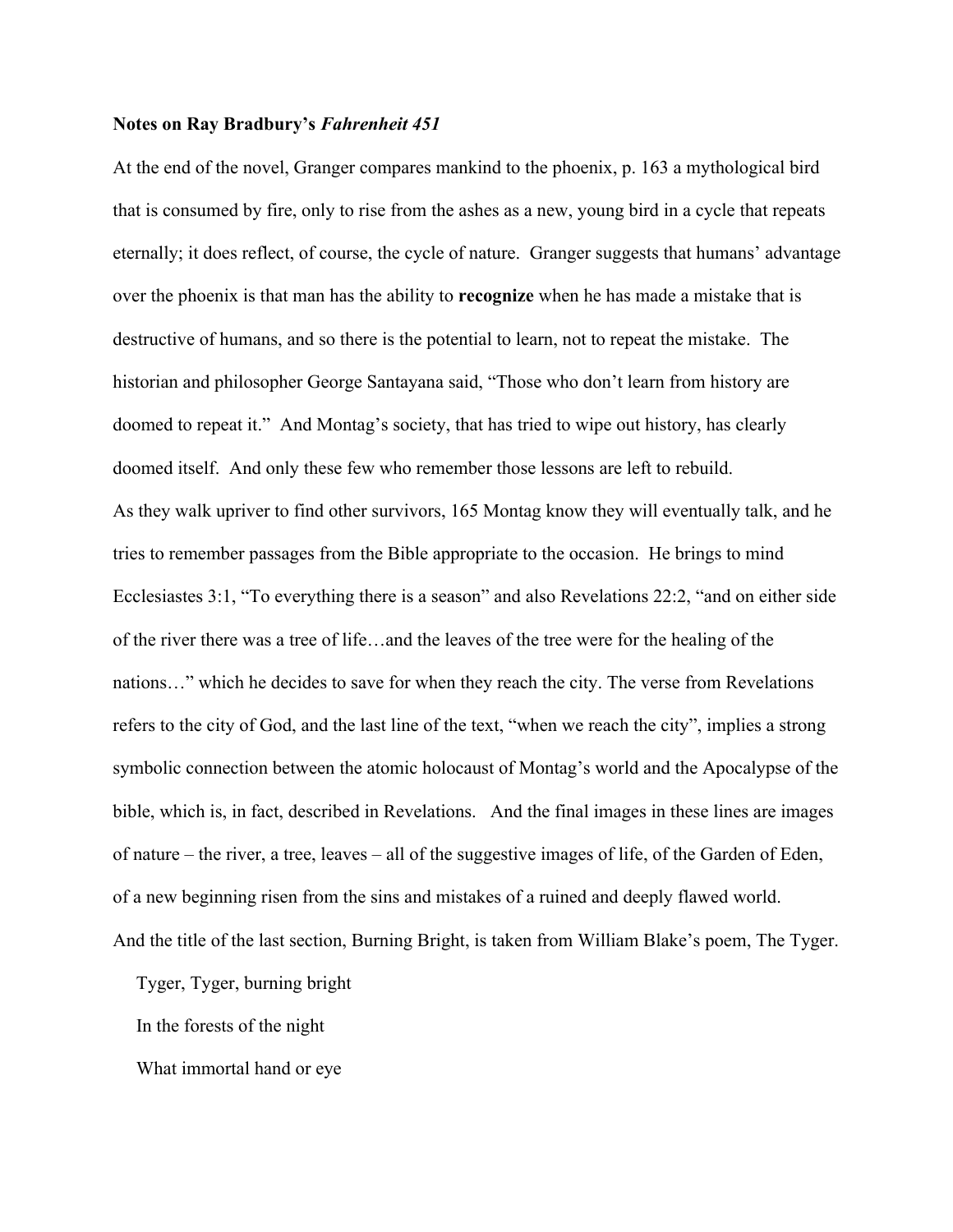Could frame thy fearful symmetry?

 For Blake, the tiger is, in part, a symbol for a world where evil seems to be at work, but it also speaks to the dual nature of existence. The tiger, in the world of nature, is not evil. He is only surviving in the way that nature has made him. He is a predator; that's what he is created to do. As humans, WE may see him as evil because he is a threat to us, to our civilized world, but he feels the same way about us, so essentially, this means that evil is not so easy to recognize. And this duality of good and evil is inherent in the conclusion. Even while the city burns brightly from the destruction of the war, the spirit of the people who are left also burns brightly, signifying some hope for a better future – a reminder of the phoenix, who rises to new life from the ashes of the old. It seems to suggest that humanity can **choose** good or evil, that fire, and everything else in the human experience, is neither good nor evil – it is neutral – it is only a tool for us to use as we wish, and the way we use it determines if WE are choosing to use it to **create** good or evil.

## **Paper topics**

 Obviously, we have a lot of images of fire here, both real and metaphoric. Fire can be destructive, in the way that the firemen use it, or it can be a cleansing force, a symbol of a new beginning, as indicated by the phoenix. I would suggest it might work in both ways for Montag.

 There are also many images of animals and nature, some of it subverted, like the mechanical hound and the electric snake, some of it benevolent, like the butterfly and the images of the woods at the end of the text. It suggests that we can use nature to make our lives better, or we can misuse it, misunderstand it, twist to our will, and possibly destroy the world we live in.

 Religion is clearly missing from this culture, but there are references to it that are significant. There is a reference to the miracle at Cana when Jesus turns water into wine, a quote near the end